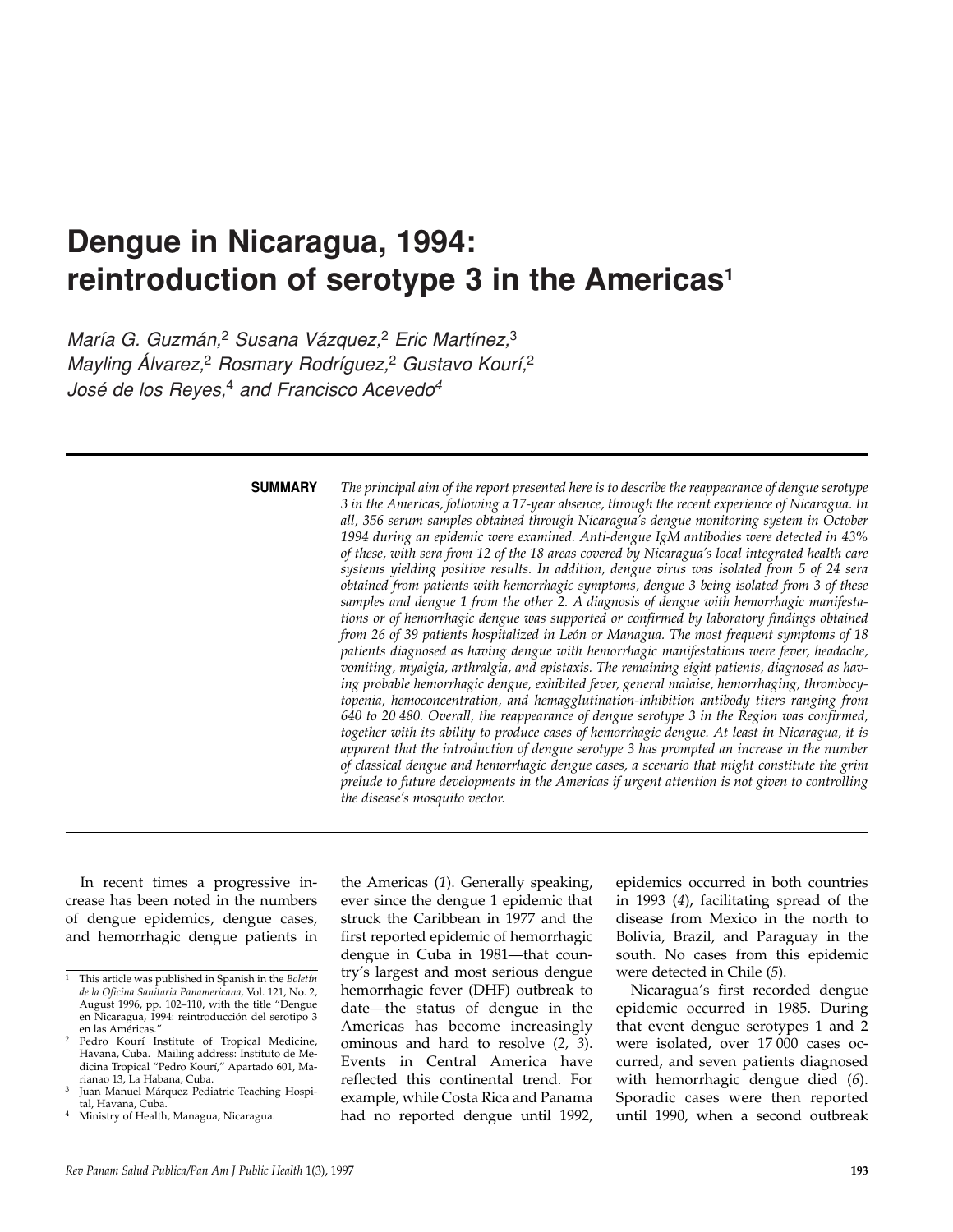caused 4 137 recorded cases. This number rose in 1992 to 4 936, most of them in the city of León where dengue serotypes 2 and 4 were isolated. In 1993 a total of 8 938 cases was reported, the clinical symptoms were more serious, and consequently the number of hospitalized patients was greater (*7*).

In July 1994 a new increase in the number of dengue and DHF cases became discernible in León, a total of 1 680 dengue cases being reported that month in the city. The dengue case incidence then increased abruptly in September and October in Managua, forcing health authorities to declare a state of epidemiologic emergency and intensify control activities (*7*). By the end of 1994, a total of 20 469 dengue cases had been reported for the year, of which 1 247 exhibited hemorrhagic manifestations.

The main aim of this article is to report on the reappearance of dengue 3 in the Americas through the Nicaraguan situation. (Prior to 1994 Nicaragua had never reported dengue 3 virus.) It also describes the more frequently cited symptoms of classical dengue and hemorrhagic dengue patients in Nicaragua and reports on dengue-specific IgM antibodies detected in serum samples obtained from patients with clinical signs of the disease by the country's seroepidemiologic surveillance system.

### **MATERIALS AND METHODS**

In Nicaragua, seroepidemiologic monitoring of dengue is carried out through the remittance of blood samples by the country's 18 local integrated health care systems (*sistemas locales de atención integral en salud— SILAIS*), three of which are located in Managua. These samples, drawn from patients presenting a clinical picture of dengue, are tested for anti-dengue IgM antibodies at the National Diagnostic and Reference Center (*Centro Nacional de Diagnóstico y Referencia— CNDR*) in Managua. As part of this surveillance, the CNDR's virology laboratory received 356 serum samples

drawn from patients with a clinical diagnosis of dengue who had experienced the disease in early October 1994. A total of 41 samples (including 2 acute serum samples) were also obtained from 39 hospital patients diagnosed as having either clinical dengue with hemorrhagic manifestations or hemorrhagic dengue.<sup>5</sup> This article describes analyses conducted with the sera from these 395 patients.

All of the 39 patients with hemorrhagic symptoms had been hospitalized in the La Mascota or Manolo Morales Hospital in Managua or the Oscar Danilo Rosales Argüello Teaching Hospital (HEODRA) in León during the second half of October. In 14 cases it was possible to draw a second sample between 44 and 58 days after the onset of symptoms. In addition, the clinical history of each of the 39 patients was reviewed, and important data were noted on a form designed for the purpose.

The presence of IgM anti-dengue antibodies was detected with the MAC-ELISA technique, using antigens prepared from the four dengue virus serotypes and following the procedure described by Kuno et al. (*8*). Hemagglutination inhibition (HI) tests were also performed using the technique described by Clarke and Casals (*9*), and a further search for total dengue virus antibodies was made using the ELISA inhibition method described by Fernández and Vázquez (*10*).

In addition, an attempt was made to isolate dengue virus from 24 serum samples obtained from the 39 patients hospitalized with clinically diagnosed dengue, with hemorrhagic symptoms, or dengue hemorrhagic fever. These samples were obtained during the first 5 days following the onset of symptoms.

The 24 blood samples were transported in refrigerated thermoses at 4 °C to the CNDR virology laboratory in Managua, where the sera were separated under sterile conditions and stored at  $-20$  °C pending shipment to the Pedro Kourí Institute of Tropical Medicine in Havana, Cuba, for further processing. There they were inoculated onto confluent monolayers of C636 and Ap61 cells at final dilutions of 1:50 and 1:20, respectively, using MEM medium as a maintenance medium with 2% fetal calf serum for the C636 cells and L15 medium with 2% fetal calf serum for the Ap61 cells.<sup>6</sup>

Following incubation for 10 days at 28  $\degree$ C, viral antigens were sought by means of the indirect immunofluorescence technique using polyclonal mouse ascitic fluids hyperimmune to dengue virus serotypes 1 and 2. When positive immunofluorescence was observed, the serotype responsible was determined with specific monoclonal antibodies for the four dengue virus serotypes, which were provided by the U.S. Centers for Disease Control and Prevention's Division of Arthropodtransmitted Infectious Diseases located in Fort Collins, Colorado. As a positive control for immunofluorescence, cells inoculated with the four serotypes were used, the strains involved being as follows: dengue 1, Cuban strain isolated during the 1977 epidemic; dengue 2, strain A15 isolated during the Cuban epidemic of 1981; dengue 3, strain H87; and dengue 4, strain H241. Two blind passages in cell cultures were provided for those samples negative on the first passage; these samples were also tested again by the immunofluorescence technique.

The criteria for confirming a case of dengue included the following: the presence of a clinical picture suggesting the disease, isolation of the virus, seroconversion of total immunoglobulins, and seroconversion of IgM antibodies or at least a fourfold increase in the IgG antibody titer of a second serum sample drawn during convalescence as compared to the titer of a first

<sup>&</sup>lt;sup>5</sup> The former cases, which exhibited relatively mild hemorrhagic manifestations, were not classified as hemorrhagic dengue cases because the patients did not also present the hemoconcentration and thrombocytopenia required for that diagnosis.

<sup>6</sup> The cells, previously maintained by means of serial passages, were grown either in MEM medium and 10% fetal calf serum (the C636 cells) or in MMVP12 medium and 10% fetal calf serum (the Ap61 cells).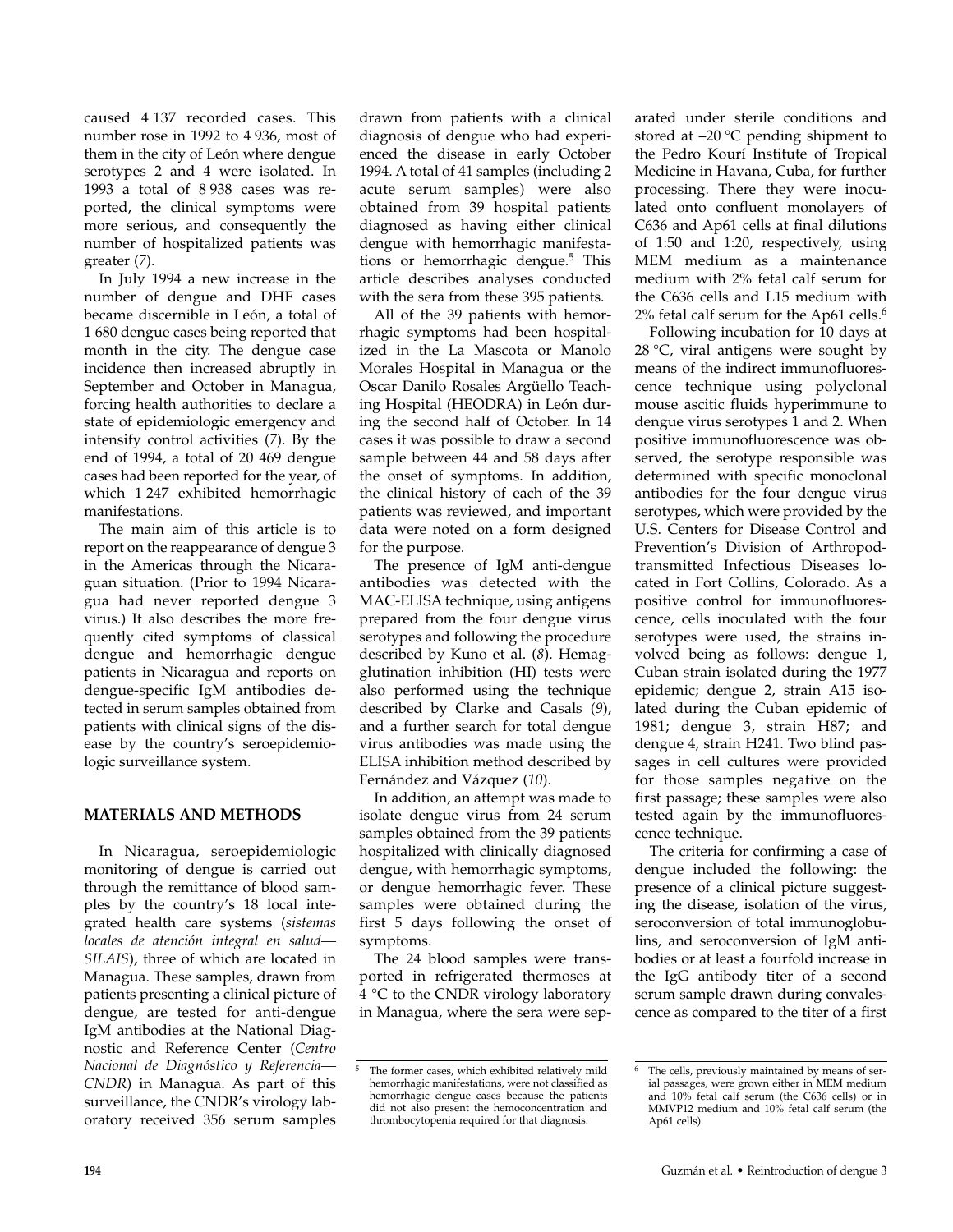serum sample drawn during the acute phase of the disease (*11*). Patients exhibiting dengue-like symptoms and those whose sera (a single sample) exhibited anti-dengue IgM antibodies or HI antibody titers of 1 280 or more were classified as probable cases (*11*). All cases with HI antibody titers of 2 560 or more were classified as probable cases possibly involving secondary dengue infection (*12*). Patients with a clinical diagnosis of hemorrhagic dengue were classified according to the severity of the symptoms in accordance with PAHO's *Dengue and Dengue Hemorrhagic Fever in the Americas: Guidelines for Prevention and Control* (*11*).

## **RESULTS**

IgM antibodies were detected in 152 (43%) of the 356 samples tested (Table 1). More than 35% of the sera received from the three SILAIS located in Managua were positive. The groups of serum samples provided by the 13 SILAIS submitting samples yielded positive results in all but one instance (none of the samples from the Raán

**TABLE 1. Percentages of sera testing positive for anti-dengue IgM antibodies that were submitted by 13 of Nicaragua's 18 local integrated health care systems (SILAIS) to the national seroepidemiologic dengue monitoring system in October 1994, showing the locations of the 13 local systems submitting sera. All of the sera were obtained from patients with dengue-like clinical symptoms**

| <b>SILAIS</b>   | $\%$ |
|-----------------|------|
| Western Managua | 52   |
| Eastern Managua | 36   |
| Central Managua | 37   |
| Jinotega        | 49   |
| Granada         | 38   |
| Madrid          | 67   |
| Boaco           | 67   |
| Estelí          | 25   |
| Chinandega      | 33   |
| Raán            | 0    |
| León            | 48   |
| Carazo          | 22   |
| Masaya          | 67   |
| Total           | 43   |

**TABLE 2. Distribution of specific dengue IgM antibodies among patients who fell ill in October 1994, by sex and age**

| Age (in years) | Women |      |     | Men | Total |     |  |
|----------------|-------|------|-----|-----|-------|-----|--|
|                | No.   | $\%$ | No. | %   | No.   | %   |  |
| $0 - 15$       | 34    | 56   | 27  | 44  | 61    | 43  |  |
| $16 - 30$      | 28    | 58   | 20  | 42  | 48    | 33  |  |
| $31 - 45$      | 17    | 71   |     | 29  | 24    | 17  |  |
| > 45           | 4     | 40   | 6   | 60  | 10    |     |  |
| Total          | 83    | 58   | 60  | 42  | 143   | 100 |  |

SILAIS being positive). Table 2 shows the distribution by age and sex of the 143 patients for whom age and sex data had been recorded. Most of the positive sera were obtained from patients under age 30.

All serum samples from 39 patients hospitalized with a clinical diagnosis of dengue and exhibiting hemorrhagic manifestations (29) or hemorrhagic dengue (10) were studied for IgM antibodies and total antibodies by HI and ELISA. Thirty of these patients were under 15 years old. In 24 of these 39 cases an attempt was made to isolate the virus.

In five of these 39 patients, paired acute and convalescent sera did not yield confirmation of dengue virus infection, and so the diagnosis was rejected. In another eight patients from whom only one serum sample was obtained (during the acute phase of the disease), no IgM antibodies or high total immunoglobulin titers affirming dengue infection were detected. Despite the fact that no viruses were isolated from five of these eight samples, all eight patients were diagnosed as having probable dengue cases because their clinical symptoms were consistent with the disease and had evolved during a dengue epidemic. Specifically, six were diagnosed as having hemorrhagic manifestations and two as having grade II hemorrhagic dengue. Even so, in the absence of a second serum sample, the serologic studies of these eight patients were inconclusive.

In the remaining 26 patients, it was possible to associate the clinical diagnosis with a positive laboratory result

(virologic or serologic) that supported or confirmed the clinical diagnosis. Of these, 18 were clinically classified as probable cases of dengue with hemorrhagic manifestations and eight as cases of hemorrhagic dengue. Table 3 shows the primary symptoms and clinical signs observed in these 18 patients, as well as the laboratory results. The clinical picture was characterized by fever, headache, and vomiting, as well as by myalgia and arthralgia. With less frequency, retroocular pain, abdominal pain, and rash were reported. Eight (44%) of these patients had thrombocytopenia, and 10 (56%) yielded a positive tourniquet test. The most frequent hemorrhagic manifestation, found in 12 cases (67%), was epistaxis. In eight patients seroconversion was observed, and in five the dengue virus was isolated (three of the isolates were dengue serotype 3 and two were serotype 1). These latter findings made it possible to confirm the clinical diagnosis in these eight patients. The other 10 patients were classified as having probable dengue cases.

The first two serotype 3 isolations were obtained from children with clinical pictures of fever, vomiting, headache, general symptoms, and some hemorrhagic symptoms. Both had been admitted to Managua's La Mascota Hospital. In both, seroconversion to flavivirus and primary infection were detected by the HI and ELISA methods. The clinical evolution of their cases, classified as confirmed dengue with hemorrhagic manifestations, was satisfactory. Repeated isolation of the virus in the same samples of serum confirmed the identification.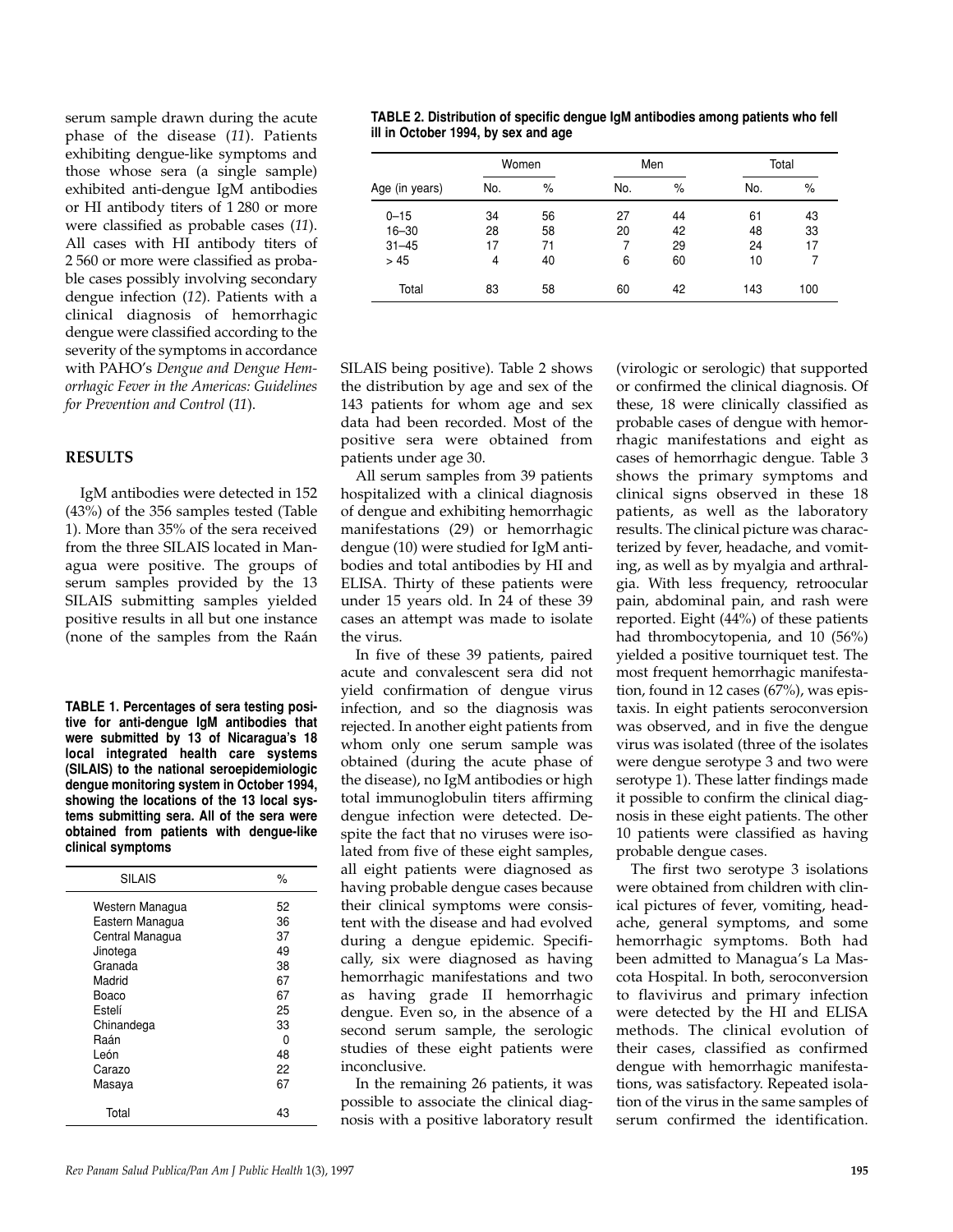|  | TABLE 3. Clinical symptoms and laboratory data for 18 patients having probable or con- |  |  |  |  |
|--|----------------------------------------------------------------------------------------|--|--|--|--|
|  | firmed dengue cases with hemorrhagic manifestations                                    |  |  |  |  |

| Clinical symptoms        | No. | $\%$ | Laboratory findings                 | No. | %  |
|--------------------------|-----|------|-------------------------------------|-----|----|
| Fever                    | 18  | 100  | Thrombocytopenia                    | 8   | 44 |
| Headache                 | 14  | 78   | IgM positive                        | 13  | 72 |
| Vomiting                 | 11  | 61   | Secondary dengue infection          | 8   | 44 |
| Myalgia                  | 11  | 61   | Dengue virus isolation <sup>a</sup> | 5   | 28 |
| Arthralgia               | 11  | 61   | Antibody seroconversion             | 8   | 44 |
| Retroocular pain         | 8   | 44   |                                     |     |    |
| Abdominal pain           | 8   | 44   |                                     |     |    |
| Rash                     |     | 39   |                                     |     |    |
| Tourniquet test positive | 10  | 56   |                                     |     |    |
| Epistaxis                | 12  | 67   |                                     |     |    |
| Petechiae                | 6   | 33   |                                     |     |    |
| Gingivorrhagia           |     | 5    |                                     |     |    |
| Metrorrhagia             |     | 5    |                                     |     |    |
| <b>Hematemesis</b>       | 2   | 11   |                                     |     |    |

a Three isolations of the dengue 3 serotype and two of the dengue 1 serotype.

Serotype 3 was isolated in samples from patients in both Managua and León.

Table 4 shows the clinical data and laboratory results obtained from the eight patients meeting the PAHO/ WHO clinical criteria for hemorrhagic dengue (*11*). All were considered to be probable cases of dengue based on the

laboratory results. One was classified as grade I, five as grade II, and two as grade III, in accord with the classification for degrees of severity of hemorrhagic dengue (*11*). In addition, all showed some type of hemorrhaging and five (62%) complained of abdominal pain. Two patients suffered from shock during the course of the disease;

**TABLE 4. Clinical and laboratory data for eight patients believed to have hemorrhagic dengue**

|                          | Case |                |        |         |           |        |       |        |
|--------------------------|------|----------------|--------|---------|-----------|--------|-------|--------|
|                          | 1    | $\overline{c}$ | 3      | 4       | 5         | 6      | 7     | 8      |
| Age (in years)           | 4    | 7              | 11     | 13      | 15        | 20     | 26    | 27     |
| Sex                      | м    | F              | м      | м       | м         | F      | F     | F      |
| Fever                    | Χ    | Χ              | X      | Χ       | X         | Χ      | Χ     | Χ      |
| General malaise          | X    | X              | х      | Χ       | Χ         | Χ      | X     | X      |
| Abdominal pain           |      | X              | x      |         |           | Χ      | x     | X      |
| Hemorrhaging             | X    | X              | X      | Χ       | X         | Χ      | Χ     | Χ      |
| Tourniquet test positive |      |                |        |         |           | Χ      | х     |        |
| Petechiae                |      |                |        |         |           |        | X     |        |
| Epistaxis                | X    | X              | X      |         |           |        |       |        |
| Vaginal bleeding         |      |                |        |         |           |        |       | X      |
| Hematemesis              |      |                |        |         | X         |        |       |        |
| Shock                    |      |                |        | Χ       |           | Χ      |       |        |
| Thrombocytopenia         | x    | X              | x      | Χ       | X         | X      | X     | X      |
| Hemoconcentration        | x    | X              | x      | Χ       | X         | x      | X     | X      |
| Severity <sup>a</sup>    | Ш    | Ш              | Ш      | Ш       | Ш         | Ш      |       | II     |
| Day sample was taken     | 4    | 4              | 3      | 4       | 9         | 10     | 8     | 15     |
| IgM positive             | Х    |                |        | Χ       | Χ         | Χ      |       | X      |
| HI titer                 | 640  | 2 5 6 0        | 10 240 | 2 5 6 0 | <b>ND</b> | 20 480 | 1 280 | 20 480 |
|                          |      |                |        |         |           |        |       |        |

a To establish the severity of the disease, data relating to thrombocytopenia, hemoconcentration, and type of infection (the criteria appearing in reference *11*) were applied.

 $H = h$ emagglutination inhibition.

 $ND = not done$ 

however, all of the cases evolved satisfactorily. In five out of seven cases (71%) for which HI titers were obtained, the existence of a secondary infection (as demonstrated by a HI antibody titer  $\geq 2560$ ) was indicated. In five of the eight cases no dengue virus was isolated.

## **DISCUSSION**

Although dengue-like disease cases have been reported in the Region of the Americas for more than two centuries, the first laboratorydocumented epidemic occurred in 1963–1964 in the Caribbean Area, affecting primarily Venezuela (*13*). Another epidemic, from which dengue serotypes 2 and 3 were isolated, was reported on several Caribbean islands in 1968–1969 (*13*). In 1977 serotype 1 appeared in the Region, serotypes 2 and 3 circulated in endemic-epidemic fashion, and outbreaks were reported in Colombia and Puerto Rico (*2*). Up to the present, the last preceding dengue 3 isolation, in Puerto Rico, had occurred in 1977 (*14*).

Subsequently, the three remaining serotypes (1, 2, and 4) circulated in endemic-epidemic fashion either simultaneously or alone in various countries. Within this context, the recently reported isolation of serotype 3 in Nicaragua and subsequently in Panama (*15*) is of considerable significance and complicates the dengue situation in the Americas. Locally, in analyzing reported dengue cases in Nicaragua, one can see an increase in the number of individuals contracting the disease during 1992, an increase coinciding with the appearance of serotype 4 in that country. More recently, despite isolation of serotype 1 in two patients reported here, we cannot rule out the possibility that the increase in the number of dengue and hemorrhagic dengue cases observed in 1994 may have been due to the unnoticed introduction of serotype 3. Most of Nicaragua's population is susceptible to dengue 3, as there are no reports suggesting dengue's presence in the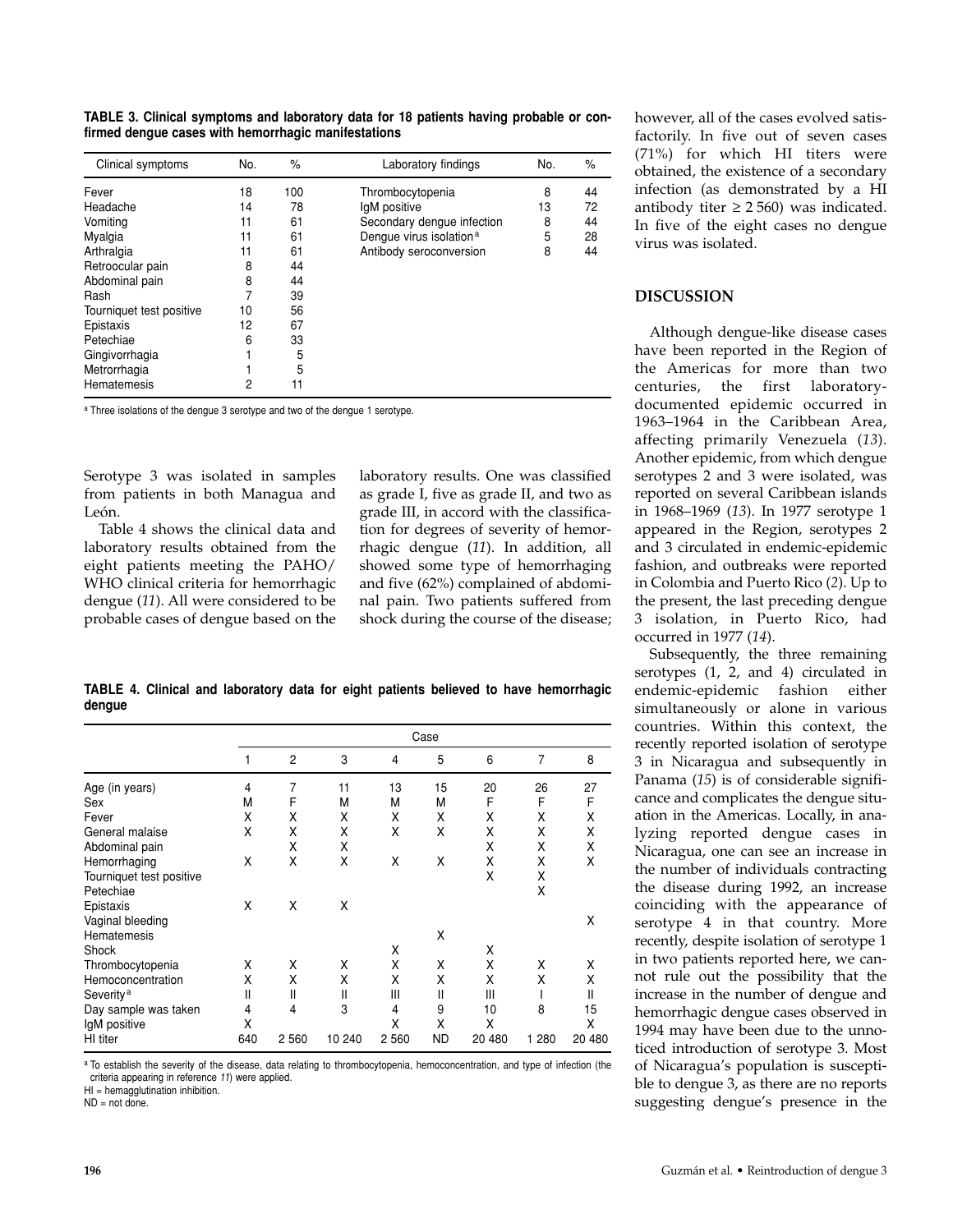country prior to 1985 (*6*), after which serotype 3 was no longer circulating in the Americas. (In 1995 the predominant serotype in Nicaragua was serotype 3.)

In 1994 Nicaragua witnessed an increase in the number of patients hospitalized for dengue with hemorrhagic manifestations and hemorrhagic dengue (*7*), and who exhibited a clinical picture similar to that observed in areas with endemic and epidemic hemorrhagic dengue. Nevertheless, it should be pointed out that the apparent severity of the disease was less than that recorded elsewhere on other occasions, such as in Thailand (*16*) or in Cuba during the 1981 epidemic (*17, 18*). In these situations, the numbers of fatalities and of patients with hemorrhagic dengue grades III and IV were greater relative to the numbers of individuals reported ill. In addition, the principal hemorrhagic manifestations, such as hematemesis and melena, were not very frequent in Nicaragua, the predominant manifestations being epistaxis, petechiae, and a positive tourniquet test. Nevertheless, it should be stressed that the easy hospital admission criteria applied and the timely therapeutic interventions conducted produced favorable changes in the clinical pictures of many patients that tended to prevent development of hemoconcentration and other more severe symptoms.

In this study, of the eight probable dengue hemorrhagic fever patients, six showed evidence of prior dengue infection. Other authors have shown that such prior dengue infection is the principal risk factor for development of hemorrhagic symptoms (*19*). Although the number of hemorrhagic dengue patients studied was very small, it seems remarkable that evidence of prior dengue infection was detected serologically in six out of the seven tested.

In recent years an increase in dengue 3 circulation has been observed in Southeast Asia and the Western Pacific that has been associated with cases of hemorrhagic dengue in countries where this disease had not previously been seen. In Indonesia and Thailand,

an increase in dengue 3 isolations among patients with hemorrhagic dengue was reported between 1976 and 1987 (*20*). In countries such as Sri Lanka (1989) and India (1990), following a prolonged period of endemicity, epidemics of hemorrhagic dengue associated with this serotype were reported (*21, 22*). In addition, dengue caused by serotype 3 appears to have been introduced into Tahiti and other islands of the South Pacific from Indonesia, Malaysia, or the Philippines and to have unleashed epidemics of hemorrhagic dengue in 1989 and 1990 (*22*).

Several researchers have classified the strains of dengue serotype 3 into four genetically distinct subtypes, which may be related to differences in the serotype's virulence and epidemic potential (*22*). In accordance with the classification proposed by Lanciotti et al. in 1994 (*22*), research has indicated that the dengue 3 strain isolated in Panama corresponded to subtype III (*15*), which has been associated with cases of hemorrhagic dengue.

Other authors (*23*) have proposed an alternate classification of the dengue 3 strains into four groups based on the study of nucleotides in a portion of the envelope gene (nucleotides 47 through 303). Study of the dengue 3 strain isolated in Nicaragua, which was performed at the Pedro Kourí Institute of Tropical Medicine in Havana, determined that this strain belonged to group 2 in this latter classification (*24*). The strains included in this group have also been linked to cases of hemorrhagic dengue (*23*).

Recently, the presence of serotype 3 has been reported in Costa Rica, El Salvador, Honduras, and Panama. It should be noted that the consequences of the serotype's presence can be expected to vary, depending on the conditions prevailing in each country (conditions including, among other things, the circulation of other serotypes, the presence of individuals susceptible to serotype 3, and the density of the mosquito vector). In countries where the number of people susceptible to any serotype is high (such

as Panama), it is likely that dengue outbreaks and epidemics will occur, a situation which has in fact been observed in that country since late 1994. In other countries with high levels of endemicity, especially when it is caused by a specific serotype, the introduction of serotype 3 is likely to cause only a few isolated cases, at least at the outset, until it becomes the predominant serotype. This could be the situation in Costa Rica, where four serotypes are circulating but where serotype 1 has been the principal dengue serotype isolated since 1993 (Sáenz E, *Instituto Costarricense de Investigación y Enseñanza en Nutrición y Salud*, personal communication, 1995).

It is also true, however, that the situation could develop differently in countries such as Nicaragua, where various serotypes have circulated for years and where the emergence of serotype 3 could lead to a large number of cases secondary to this serotype, together with a possible increase in the number of hemorrhagic dengue cases.

Several authors have suggested that the infection sequence of dengue 1 followed by dengue 2 is associated with cases of hemorrhagic dengue (*25, 26*). Considering the history of dengue in Nicaragua, where the four serotypes are circulating simultaneously, various sequences of infection could occur.

The results of this study—together with subsequent isolation of various dengue 3 strains in 1995, the detection predominantly of this serotype using the polymerase chain reaction technique, and the presence of dengue 3 specific neutralizing antibodies in patients with primary infection (Guzmán et al., Pedro Kourí Institute of Tropical Medicine, data not submitted)—suggest that the predominant serotype circulating in the country is serotype 3. Other studies should therefore be conducted to determine whether one or more sequences of infection, whose second serotype is a strain of serotype 3 (associated with cases of hemorrhagic dengue in other geographic areas), is predominating in Nicaragua and increasing the number of severe cases.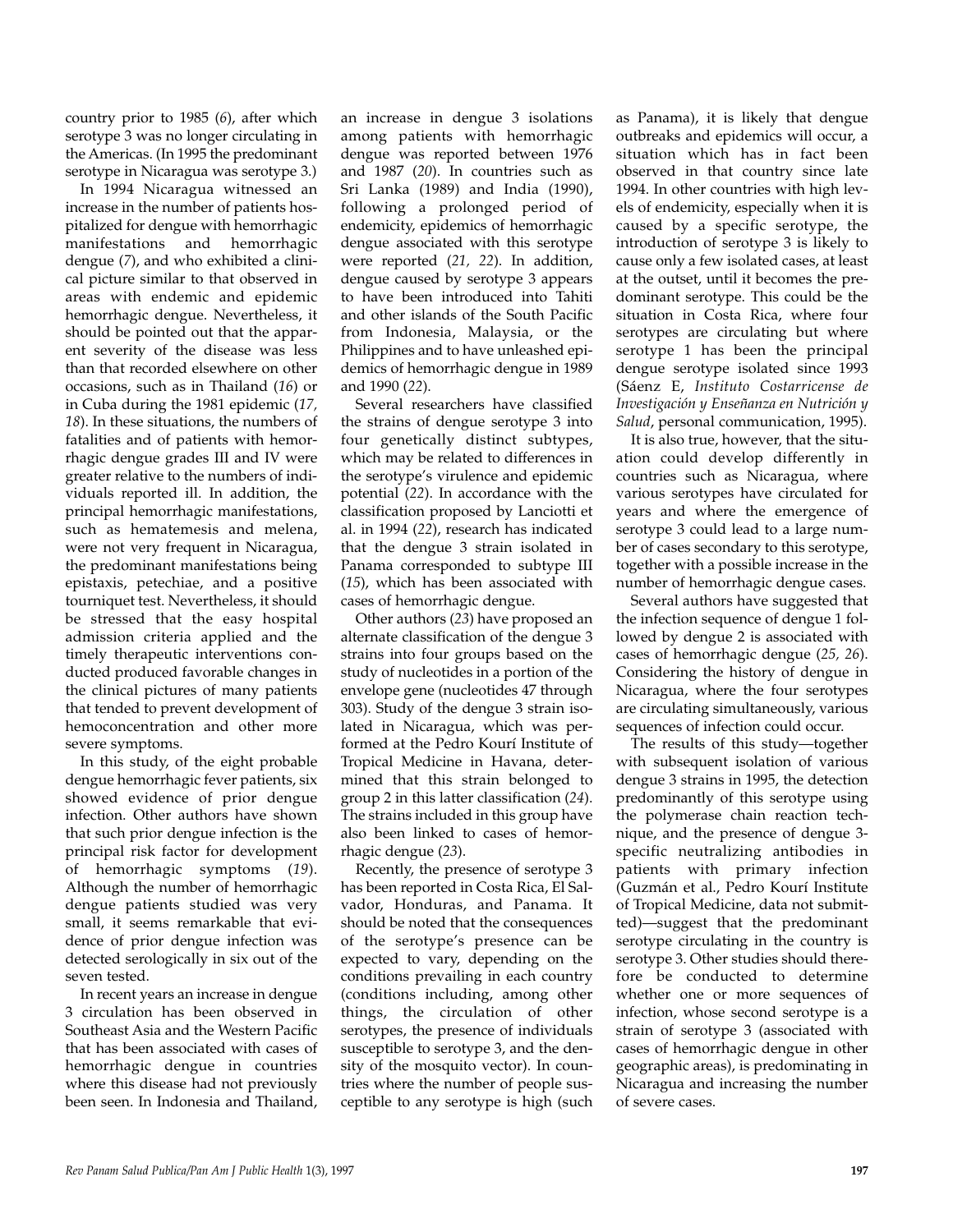Right now the world is faced with new infectious diseases whose emergence demands immediate solutions, and the relative frequency of certain new viral diseases is on the rise. Within this context, dengue is among the most important communicable diseases in tropical countries, producing millions of cases every year (*27*). At least in Nicaragua, it is apparent that

the introduction of dengue serotype 3 has prompted an increase in the numbers of classical dengue and hemorrhagic dengue cases, a scenario that might constitute the grim prelude to future developments in the Americas if urgent attention is not given to implementing the known and recommended measures for controlling the disease's mosquito vector.

**Acknowledgments.** The authors are grateful for the collaboration provided by G. Huelva, A. González, J.J. Amador, R. Jiménez, F. Ruiz, S. Cerda, and L. Pérez of the Ministry of Health of Nicaragua, and also by J.L. Pelegrino, M. Soler, and S. García, of the Pedro Kourí Institute of Tropical Medicine in Havana, Cuba.

#### **REFERENCES**

- 1. Organización Panamericana de la Salud, Programa de Enfermedades Transmisibles. El dengue y la fiebre hemorrágica del dengue en las Américas: una visión general del problema. *Bol Epidemiol* 1992;13:9–10.
- 2. Pan American Health Organization. *Dengue in the Caribbean, 1977.* Washington, DC: PAHO; 1979. (Scientific publication 375).
- 3. Kourí G, Guzmán MG, Bravo J. Hemorrhagic dengue in Cuba: history of an epidemic. *Bull Pan Am Health Organ* 1986;20:24–30.
- 4. Organización Panamericana de la Salud, Programa de Enfermedades Transmisibles, División de Prevención y Control de Enfermedades Transmisibles. Dengue en Costa Rica y Panamá. *Bol Epidemiol* 1994;15:9–10.
- 5. Organización Panamericana de la Salud, Programa de Enfermedades Transmisibles, División de Prevención y Control de Enfermedades Transmisibles. Dengue en las Américas: una actualización. *Bol Epidemiol* 1993; 14:1–3.
- 6. Kourí G, Valdez M, Argüello L, Guzmán MG, Valdez L, Soler M, et al. Epidemia de dengue en Nicaragua, 1985. *Rev Inst Med Trop (São Paulo)* 1991;33:365–371.
- 7. República de Nicaragua, Ministerio de Salud. *Informe sobre la situación del dengue y las acciones de control.* Managua: Ministerio de Salud; 1994.
- 8. Kuno G, Gómez I, Gubler D. An ELISA procedure for the diagnosis of dengue infections. *J Virol Methods* 1991;33:101–113.
- 9. Clarke DH, Casals J. Techniques for hemagglutination and hemagglutination inhibition with arthropod borne viruses. *Am J Trop Med Hyg* 1958;7:561–573.
- 10. Fernández RJ, Vázquez S. Serological diagnosis of dengue by an ELISA inhibition method (EIM). *Mem Inst Oswaldo Cruz (Rio de Janeiro)* 1990;85:347–351.
- 11. Pan American Health Organization. *Dengue and dengue hemorrhagic fever in the Americas: guidelines for prevention and control.* Washington, DC: PAHO; 1994. (Scientific publication 548).
- 12. World Health Organization, Technical Advisory Committee on Dengue Haemorrhagic Fever for the South East Asian and Western Pacific Regions. *Guide for diagnosis, treatment and control of dengue haemorrhagic fever.* Geneva: WHO; 1980:7.
- 13. Ehrenkranz NJ, Ventura AK, Cuadrado RR, Pond WL, Porter JE. Pandemic dengue in Caribbean countries and the southern United States: past, present and potential problems. *N Engl J Med* 1971;285:1460–1469.
- 14. Morens DM, Rigau-Pérez JG, López-Correa RH, Moore CG, Ruiz-Tibén EE, Sather GE, et al. Dengue in Puerto Rico, 1977: public health response to characterize and control an epidemic of multiple serotypes. *Am J Trop Med Hyg* 1986;35:197–211.
- 15. United States, Centers for Disease Control and Prevention. Dengue type 3 infection: Nicaragua and Panama; October, November 1994. *MMWR* 1995;44:21–24.
- 16. Halstead SB. The  $XX<sup>th</sup>$  century dengue pandemic: need for surveillance and research. *Rapp Trimest Stat Sanit Mond* 1992;45:292–298.
- 17. Guzmán MG, Kourí G, Morier L, Soler M, Fernández A. A study of fatal hemorrhagic dengue cases in Cuba, 1981. *Bull Pan Am Health Organ* 1984;18:213–220.
- 18. Guzmán MG, Kourí G, Martínez E, Bravo J, Riverón R, Soler M, et al. Clinical and serologic study of Cuban children with dengue hemorrhagic fever, dengue shock syndrome (DHF/DSS). *Bull Pan Am Health Organ* 1987;2: 270–279.
- 19. Bravo J, Guzmán MG, Kourí G. Why dengue haemorrhagic fever in Cuba? I: individual risk

factors for dengue haemorrhagic fever/ dengue shock syndrome (DHF/DSS). *Trans R Soc Trop Med Hyg* 1987;81:816–820.

- 20. Nisalak A. Dengue virus isolations from Bangkok, Thailand, 1962–88. *Virus Info Exch Newsl* 1989;6:117.
- 21. Vitarana T. Dengue hemorrhagic fever. *Ceylon Med J* 1990;35:83–87.
- 22. Lanciotti RS, Lewis JG, Gubler D, Trent D. Molecular evolution and epidemiology of dengue-3 viruses. *J Gen Virol* 1994;75:65–75.
- 23. Chungue E, Deubel V, Cassar O, Laille M, Martin PM. Molecular epidemiology of dengue 3 viruses and genetic relatedness among dengue 3 strains isolated from patients with mild or severe form of dengue fever in French Polynesia. *J Gen Virol* 1993;74: 2765–2770.
- 24. Guzmán MG, Rosario D, Muné M, Álvarez M, Rodríguez R. Relaciones genéticas de los virus de dengue 3 aislados durante la epidemia de FHD de Nicaragua, 1994. *Rev Cub Med Trop* 1996;48:1.
- 25. Halstead SB. Dengue viruses in infectious diseases. In: Gorbach SL, Bartlett JG, Blacklow NR. *Infectious diseases.* Philadelphia: Saunders; 1992:1830–1835.
- 26. Kourí G, Guzmán MG, Bravo J. Why dengue haemorrhagic fever in Cuba? II: an integral analysis. *Trans R Soc Trop Med Hyg* 1987;81: 821–823.
- 27. Murphy FA, Nathanson N. The emergence of new virus diseases: an overview. *Sem Virol* 1994;5:87–102.

Manuscript received 5 November 1995. Revised version accepted for publication on 3 April 1996.